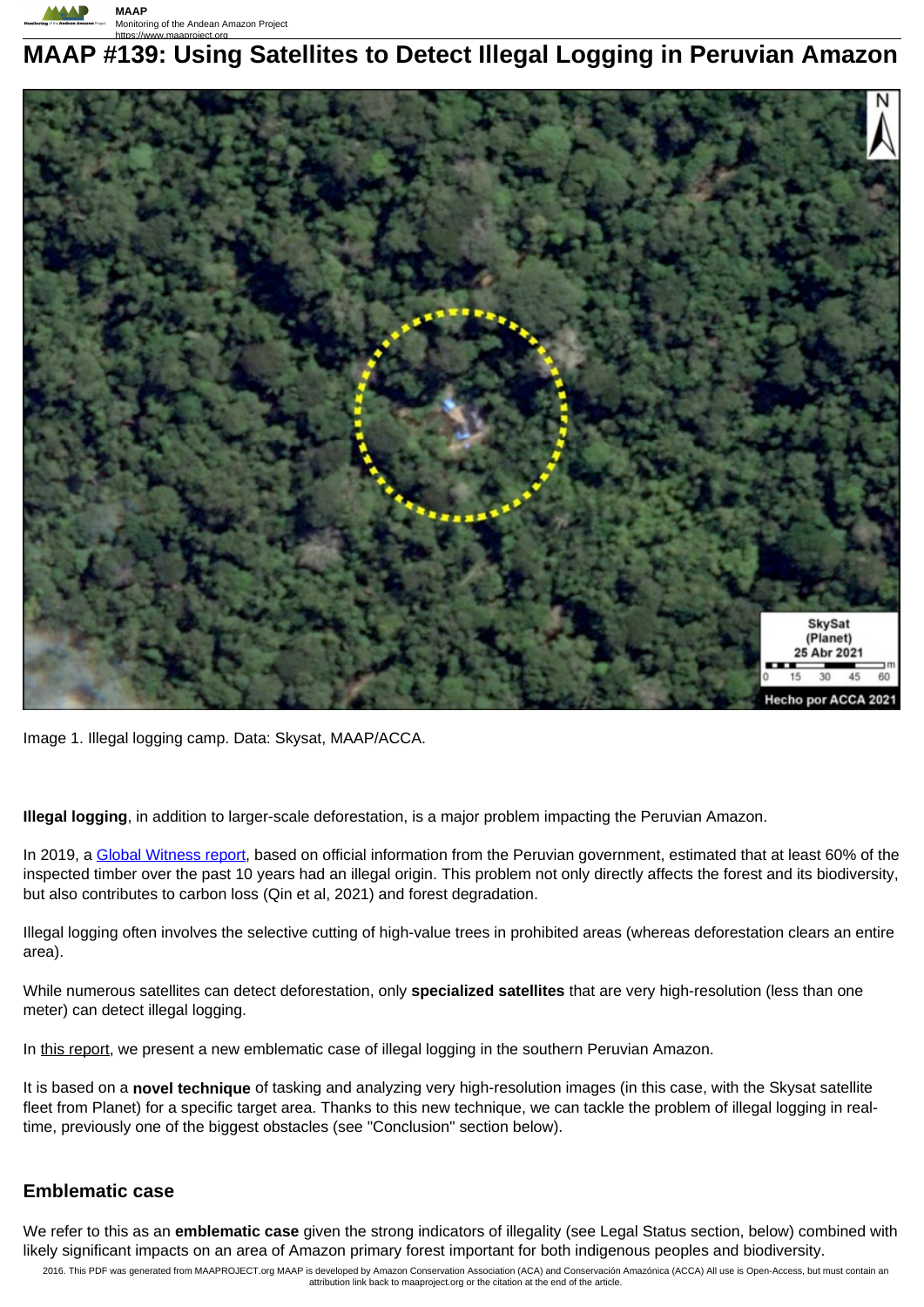

https://www.maaproject.org<br>First, it is often difficult to confirm illegal logging given the frequent lack of updated technical and administrative information. This case study overcomes both obstacles.

Second, the illegal activity would not only be affecting a forestry concession (operated by the company Wood Tropical Forest), but also threatening important surrounding areas. Adjacent to the concession (to the west) is the Madre de Dios Territorial Reserve, a critical area that protects the territory of indigenous peoples in voluntary isolation. And to the south is the renowned Los Amigos Conservation Concession, a key area for the conservation of biodiversity.

## **Base Map**

As part of our core work of continually monitoring the Los Amigos Conservation Concession, we acquired a series of very highresolution images that also covered the surrounding Wood Tropical Forest forestry concession. These images, taken between February and April 2021, were obtained by the **Skysat** constellation (with a spatial resolution of 0.5 meters), operated by the satellite company Planet.

Our analysis revealed a serious situation of probable illegal logging: at least **3 active logging camps** and **37 recently cut trees** within the Wood Tropical Forest concession and close to both the neighboring Territorial Reserve and Conservation Concession (see **Base Map**).



Base Map. Data: MAAP/ACCA.

## **Very High-Resolution Skysat Images**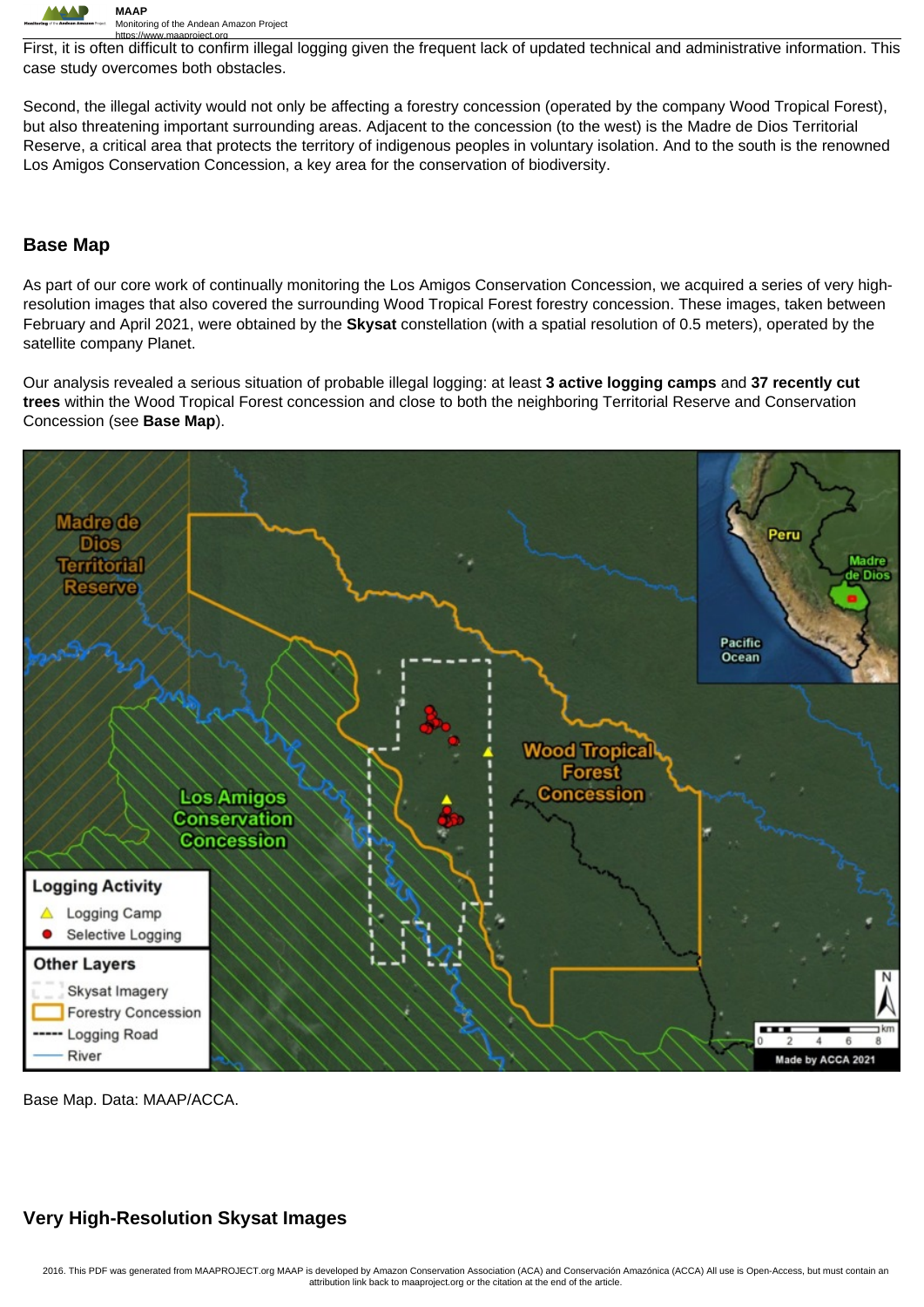

https://www.maaproject.org The following images show some of the major findings made by our analysis of the Skysat data. **Images 1-2** show examples of the logging camps, and **Images 3-5** show examples of the likely selective illegal logging of high-value trees.



Image 2. Logging camp. Data: Skysat, MAAP/ACCA.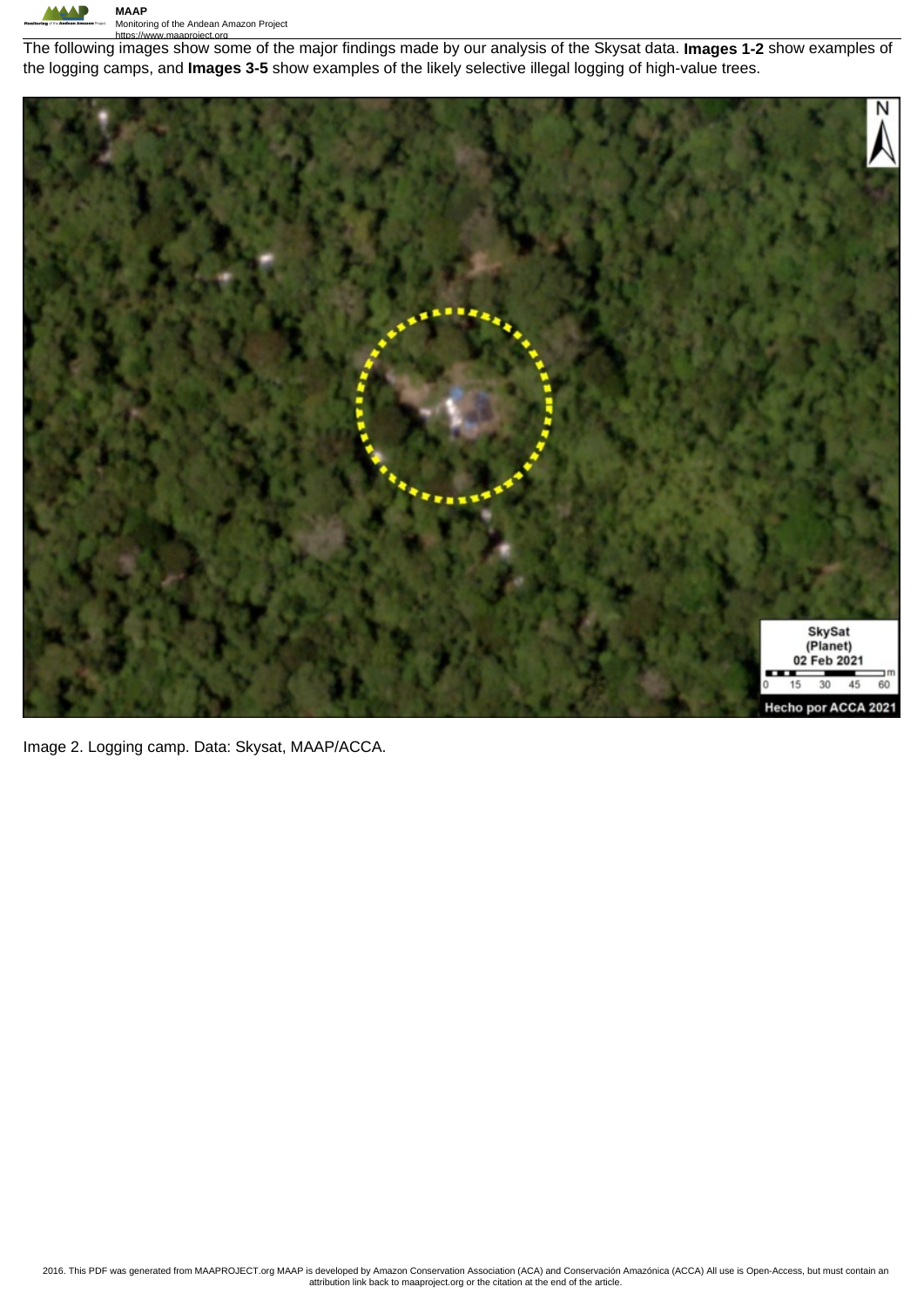**AAAP** 



Image 3. Illegal logging. Data: Skysat, MAAP/ACCA.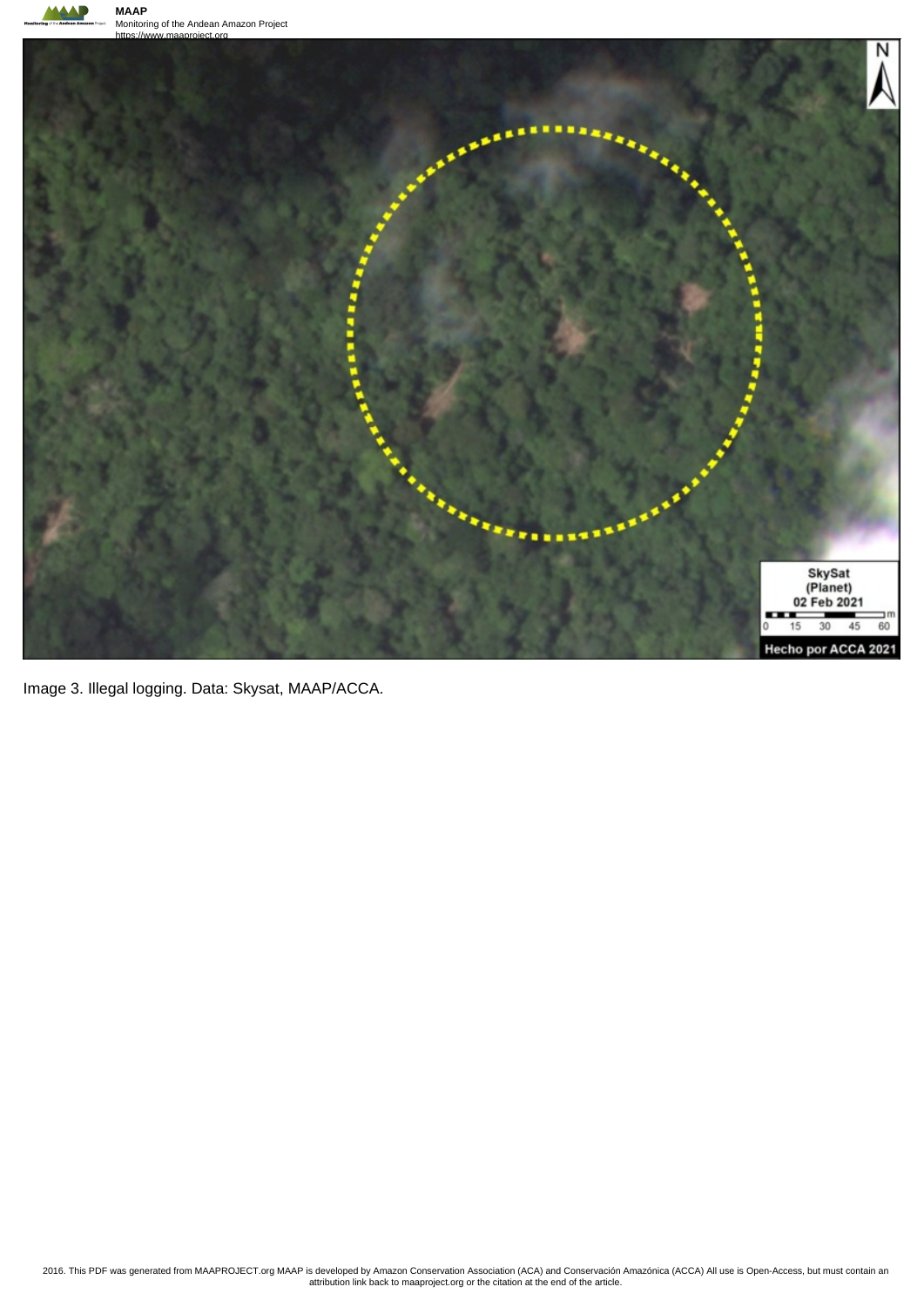



Image 4. Illegal logging. Data: Skysat, MAAP/ACCA.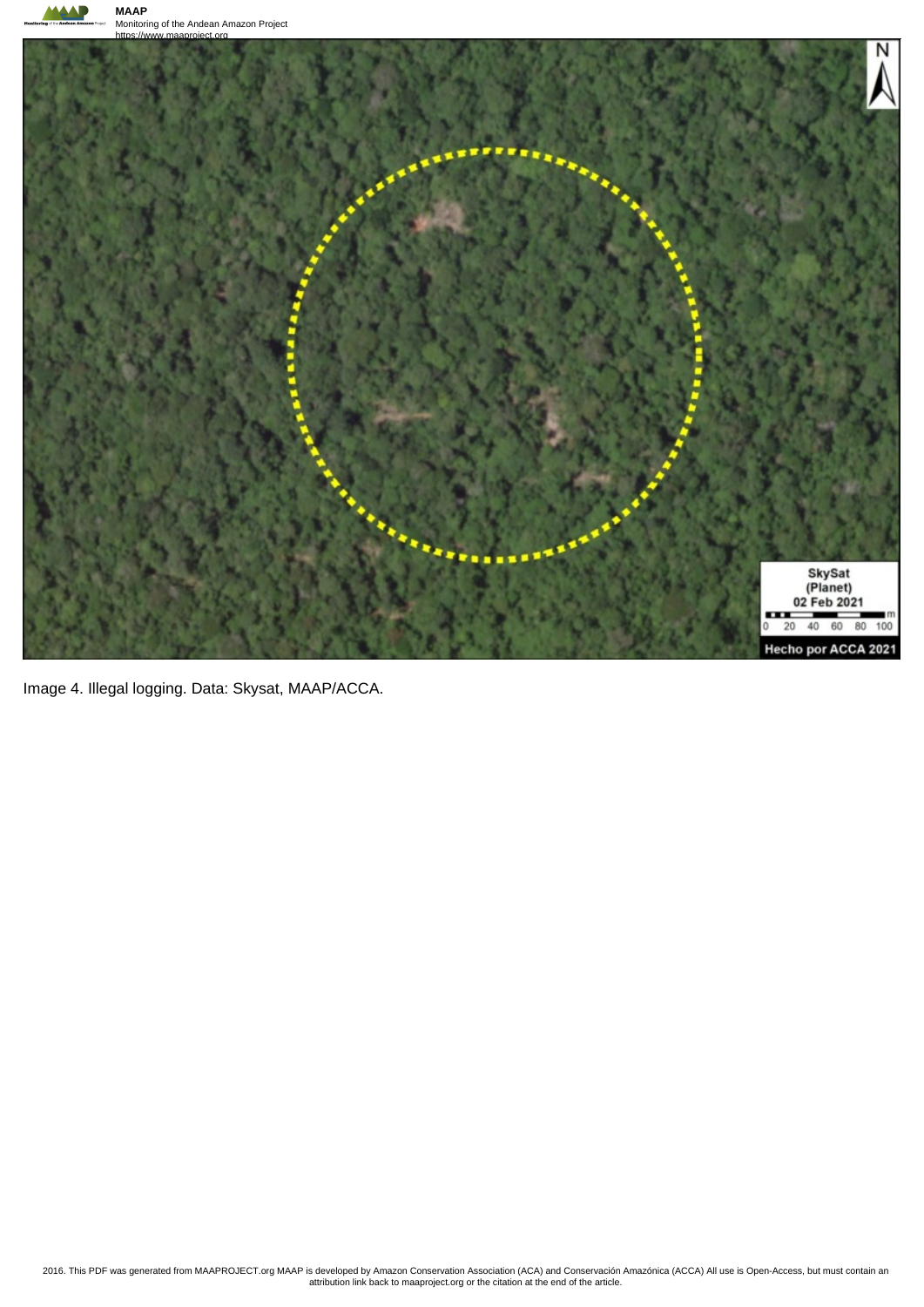

Image 5. Illegal logging. Data: Skysat, MAAP/ACCA.

## **Conclusion**

This report presents a novel technique, based on the strategic capture of very high-resolution images (in this case, Skysat) and rapid analysis to detect selective illegal logging in real-time. Previously, one of the biggest obstacles to effectively addressing illegal logging was the inability of traditional monitoring methods to detect such small-scale, but widespread, illegal activity in the field. In this report, we demonstrate an important new capablility of detecting illegal logging activity in vast and remote areas in unprecedented detail, down to the level of a logging camp or individual cut trees.

## **Legal Situation (in Spanish)**

La concesión forestal con Contrato N.° 17-TAM/C-J-007-02 fue otorgada en el año 2002 a la Empresa Shihuahuaco Timber S.A.C. y cedió su posición contractual a la empresa Wood Tropical Forestal en el año 2010, quien es titular del contrato de concesión hasta la actualidad.

La presunción de ilegalidad de la tala selectiva, evidenciada por nuestras imágenes satelitales, se debe a que la concesión forestal no se encontraría realizando actividades de aprovechamiento forestal enmarcadas en planes de manejo aprobados por el Gobierno Regional de Madre de Dios.

En efecto, tras realizar la consulta al Gobierno Regional de Madre de Dios, en su calidad de Autoridad Regional Forestal y de Fauna Silvestre (ARFFS), se advierte que la concesión se encuentra vigente. No obstante, no ha presentado a la ARFFS planes operativos para el aprovechamiento forestal desde hace más de ocho años. Incluso, desde el 30 de enero de 2020,